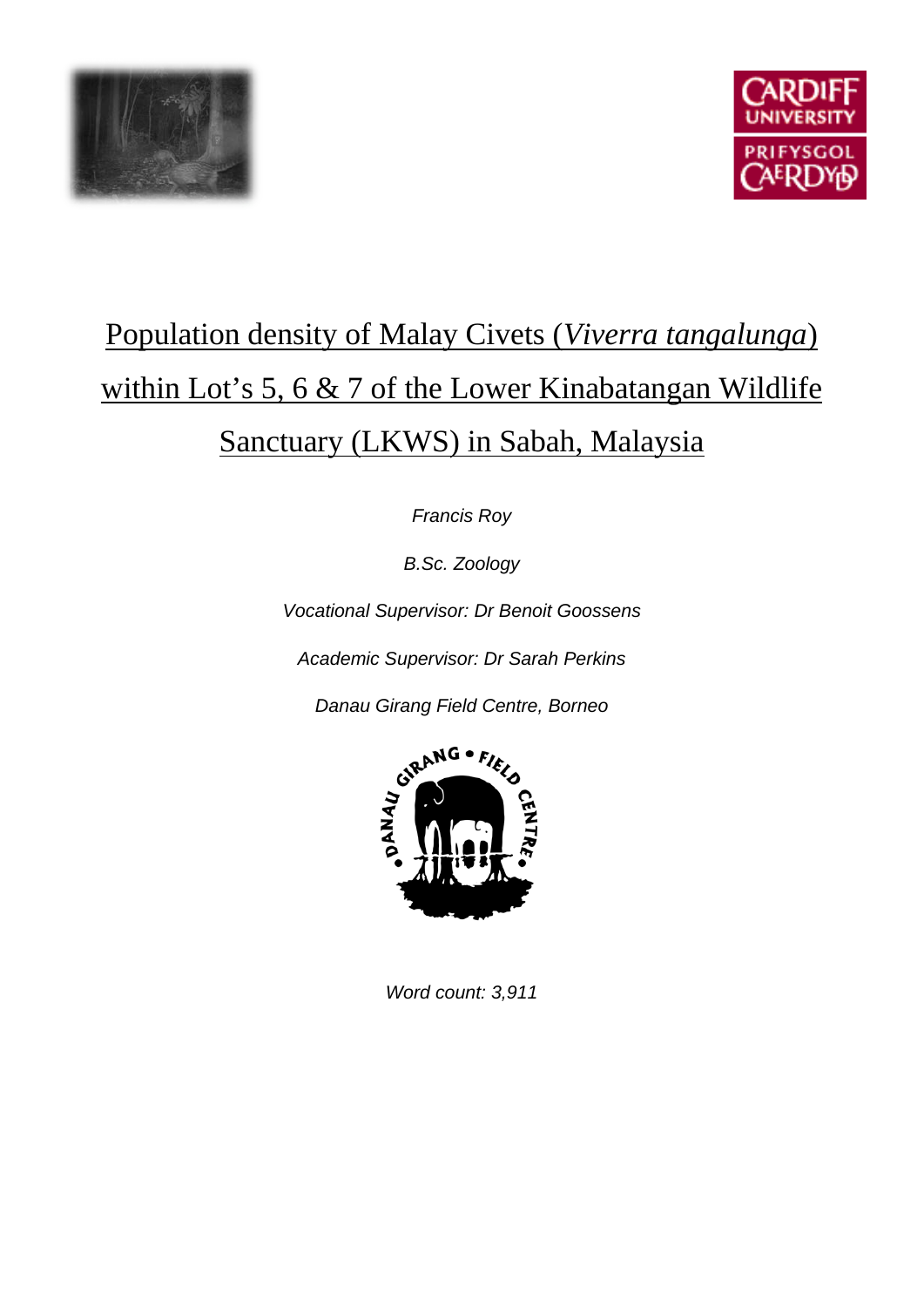# Preface

As I sit here on home soil, giddy on a tidal wave of nostalgic relief to be surrounded by the friends, family, and familiar sights of my beloved hometown of Bristol; it is with an absolute sense of wonder that I have the privilege to reminisce about being in a place so alien, so exciting, and so enriching for an entire ear of my university career, and more importantly, life. It's been an experience I would not trade the world for, and I would like to foremost thank every person, institution and animal that has been a part of such a truly life-changing experience.

My professional training year has provided ample enrichment in a bunch of unexpected ways! The experience of living and working in the same place, with the same people, in isolation, has fostered my understanding and ability for professional and personal communication amongst my colleagues, alongside my capacity to recognise and manage my own emotional state in order to remain productive and social. What I consider to be one of the most valuable character traits I have developed this year is the mental resilience to push through times that are tough. Certainly, there were times when the physical toll of field work in a tropical climate full of insects and plants that can irritate you if you're not careful, coupled with the isolation, made me feel sad or uncomfortable; but the people I shared these experiences with and the compassion and understanding they showed for me and each other has given me such an appreciation for every staff and research members social and professional skills and integrity. I have built such solid friendships with my fellow PTY students especially, but also all of the other researchers, volunteers, and research assistants, which at the end of the year has left me in the fantastic position of having friends all over the world, from all walks of life, yet all sharing and involved in the same interests.

Some additional skills I have developed this year that I am proud of is my ability to speak the Malaysian language, as I made a strong effort to learn and practise with my Malaysian colleagues and as a result have built stronger friendships with them and acquired greater appreciation of Malaysian culture. Furthermore learning to speak Malaysian has increased my confidence and aspiration to learn other languages. I have also improved my photography skills. As a result of receiving the Karen Folk scholarship I was able to purchase camera equipment to bring to Borneo, and throughout the year have enjoyed practising wildlife photography and building up a collection of images to share my incredible jungle experience with friends and family. Lastly, throughout my PTY I took up drawing as a hobby, and also spent much of my free time exercising. By virtue of being creative artistically, and also thinking outside the box to find new, fun ways of exercising with little equipment available, I feel as if I have improved my ability to think creatively and improvise.

Upon completing my PTY in Borneo, I feel incredibly satisfied with the knowledge, friendships, skills, and maturity this year has given me. I am extremely grateful to all the support from my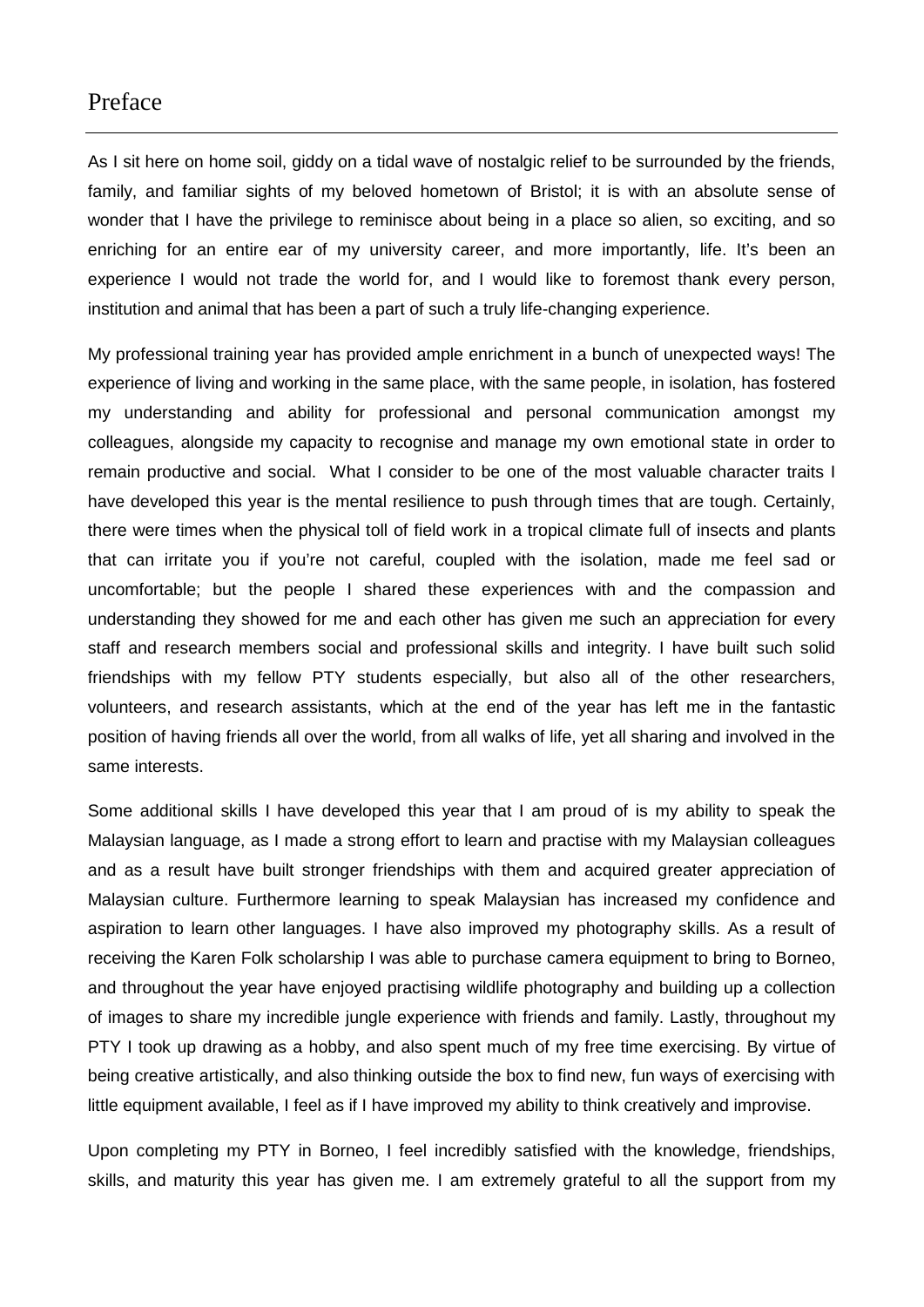friends, family, colleagues and Benoit Goossens who have been instrumental in giving me this fantastic experience, and secured my intentions of pursuing a career in Wildlife and conservation research.

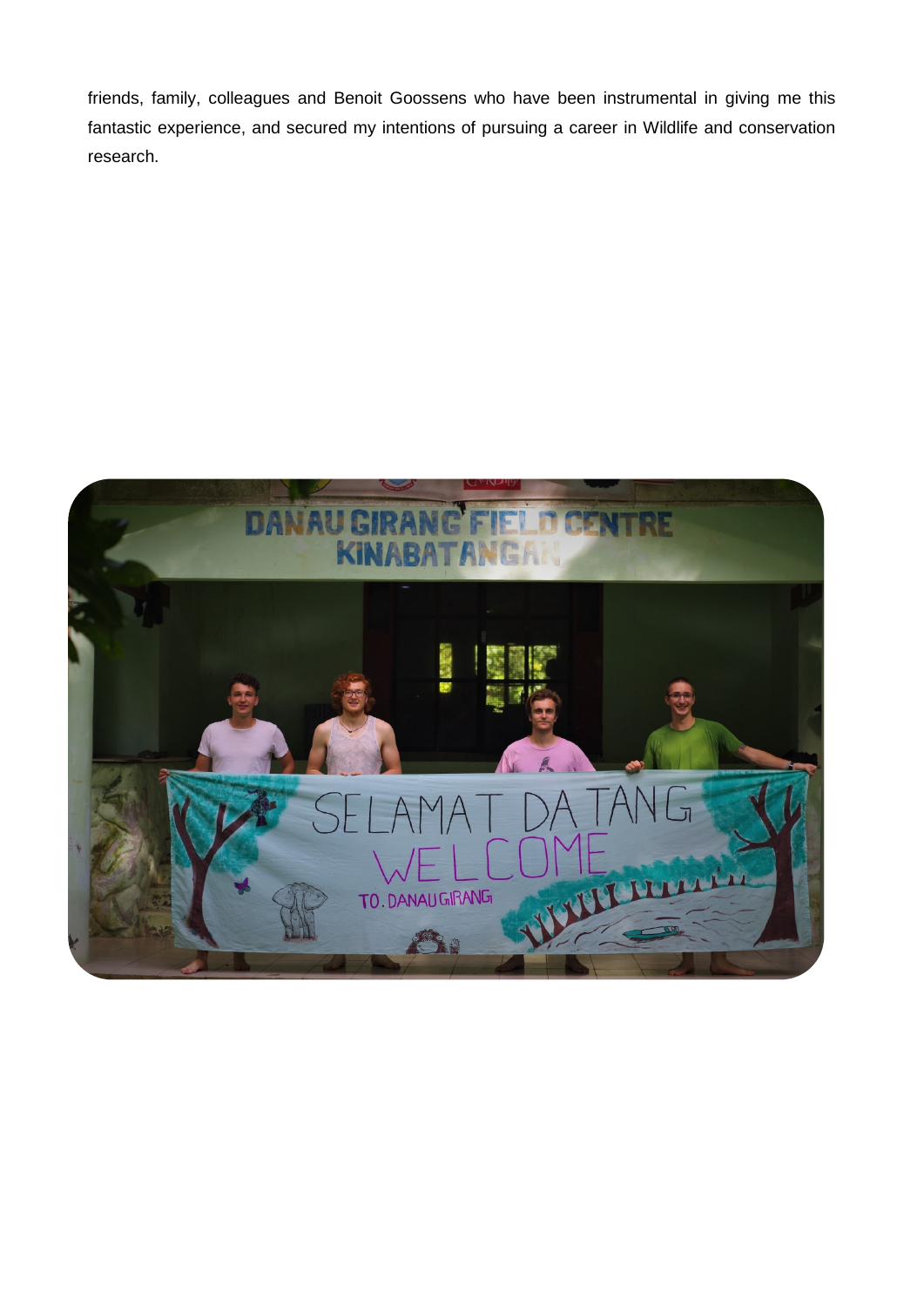# Abstract

The tropical rainforests of Borneo in Southeast Asia are experiencing one of the highest deforestation rates in the world, the majority of which is driven by logging interests and agricultural palm oil plantations. Most areas of forest not converted outright have still suffered degradation by selective logging – the principle method of timber extraction in the tropics – with the effect of reducing sapling abundance, canopy height and seed production, alongside changing microclimate conditions in remnant patches. In such a rapidly changing environment it is crucial to monitor the population sizes of inhabitant wildlife as a means of measuring the overall ecosystem health. Camera traps are growing to be an ever more powerful and popular tool for monitoring population densities, occurrence, distribution and behaviours, because unlike traditional methods for surveying populations, such as single and multiple catch traps that actually hold the animal for duration of time, camera traps act as "proximity detectors" whereby a passing animal's presence and identity is recorded regardless of previous 'captures'. Using camera traps, this study determines the population density of Malay civet *Viverra tangalunga*, a small omnivorous member of the *Viverridae* family and an important generalist species known to be sensitive to forest degradation, within forest fragments of close proximity to palm oil plantation located throughout lots 5, 6 & 7 of the Lower Kinabatangan Wildlife Sanctuary. 5 camera trap grids were deployed over 4 months as a capture-recapture style survey whereby individual animals were recognised via their coat pattern by eye. Five distinct camera trap grids were established for this study, however only one grid returned results that could be effectively used to identify individuals of the species. Ultimately, this study produced a Spatially Explicit Capture Recapture (SECR) model to calculate Capture probability modelled as a function of distance from the centroid (single location associated with animal) to traps. Resulting in a density estimate of 3.2 individuals per sq km.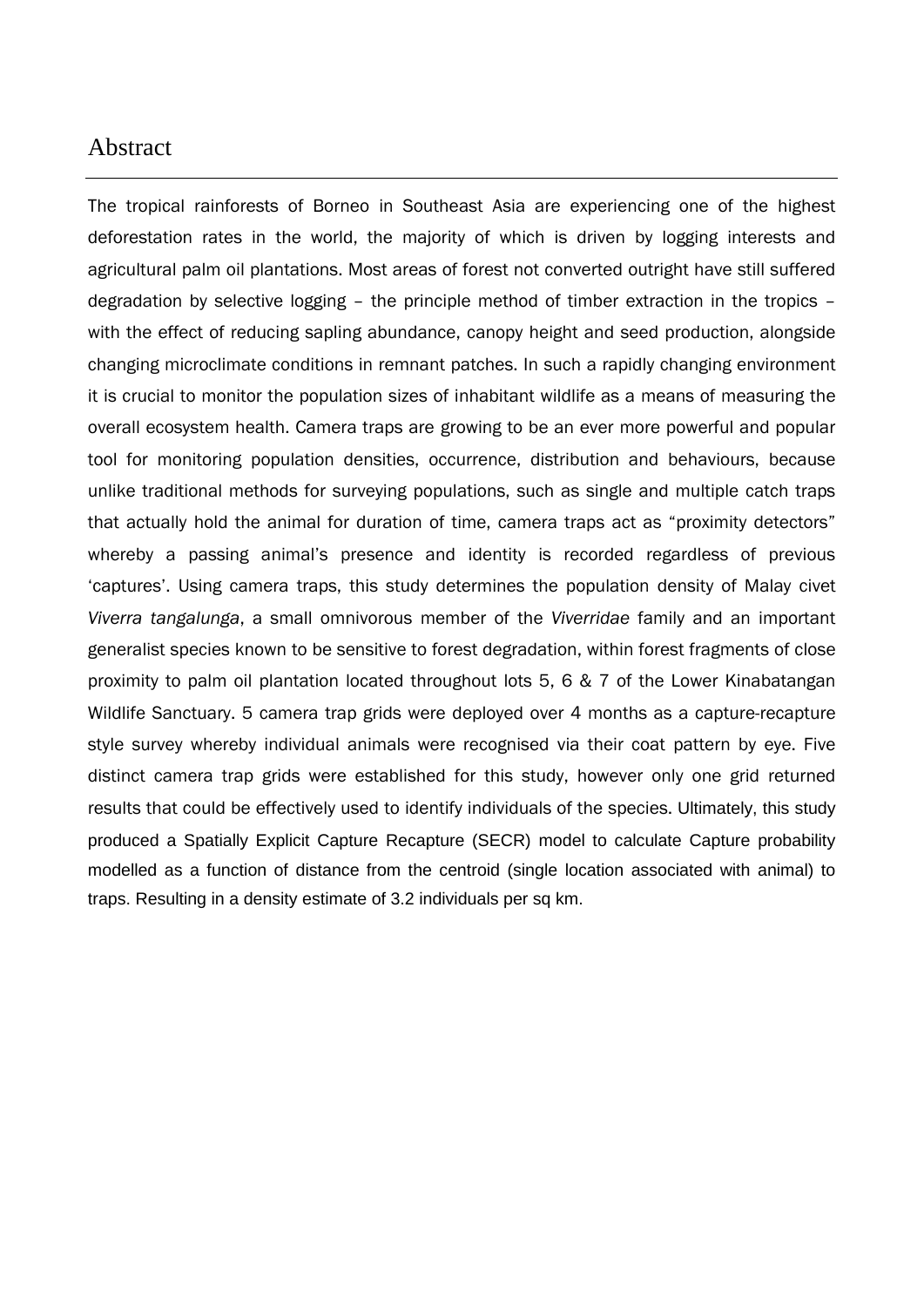## Introduction

The tropical rainforests of Borneo in Southeast Asia are experiencing one of the highest deforestation rates in the world with approximately 1.7% of its forest converted annually (Koh, 2007), the majority of which is driven by logging interests and agricultural palm oil plantations (Laurance 2007). Most areas of forest not converted outright have still suffered degradation by selective logging – the principle method of timber extraction in the tropics – with the effect of reducing sapling abundance, canopy height and seed production, alongside changing microclimate conditions in remnant patches (Brodie and Giordano, 2011). Furthermore due to repeat cycles of selective logging (86% of the logged forest in Borneo has been logged at least twice), the recovery rates of these forests have been significantly impeded (Bryan et al., 2013). What little of Borneo that has been afforded protected status (roughly 9% under IUCN categories I-IV as defined in 1994) exists in patches that are becoming increasingly more isolated (Curran 2004). Additionally, wildlife within these protected areas continue to face internal threats such as hunting for food. medicine, and the exotic pet trade, as well as stressors from illegal logging and mining (Brodie and Giordano, 2011).

Culminating the effects of rapid forest degradation, exploitation and fragmentation throughout Borneo along with internal threats of poaching faced by its wildlife; amounts in an environmental crisis whereby one of the planets most biodiverse ecosystems may be lost, along with the many of the unique flora and fauna it supports. It is therefore crucial to evaluate the population status of wildlife species within such threatened environments. Quantifying the abundance and diversity of wildlife species within a given habitat is paramount in evaluating the status of its population and further discerning the weight its ecological role. An important biological practise worldwide, measuring population size as a means of wildlife monitoring whereby unstable population trends (such as population increases or decreases) are recognised, subsequently allow for preventative or reverse action to be taken preceding the employment of management plans with which the population can ultimately be stabilised.

Camera traps are growing to be an ever more powerful and popular tool for monitoring population density, occurrence, distribution and behaviour for a number of reasons. Unlike traditional methods for surveying populations, such as single and multiple catch traps that actually hold the animal for duration of time, camera traps act as "proximity detectors" whereby a passing animal's presence and identity is recorded regardless of previous 'captures' (Borchers, 2010). This makes camera traps one of the least invasive methods of recording individual animals or species occurrence, and compared to the effort required of a researcher conducting field surveys, camera traps pose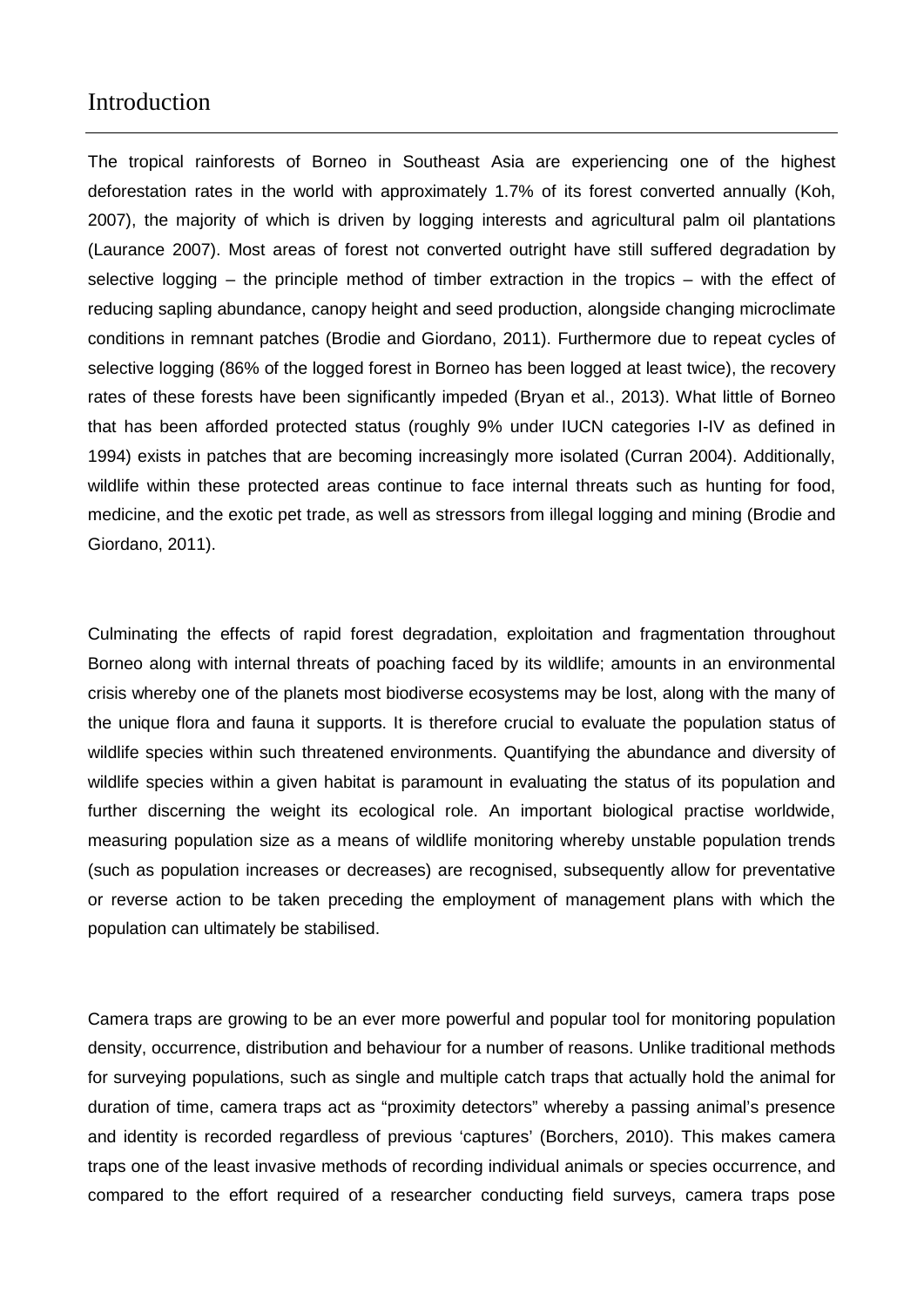minimal disturbance to the natural behaviours of target wildlife. Camera traps also have the capacity to store large amounts of data, and given sufficient power supply, can remain continuously active for over a month. Thus, despite the high initial costs of camera trap deployment both as a resource and work-hours spent transporting, operating and setting up the traps, the resultant low maintenance nature of cameras traps ultimately outweighs this initial expense, making camera traps an economically preferable method for collecting larger-scale population data sets.

The Malay civet (*Viverra tangalunga*) is a small omnivorous member of the *Viverridae* family native to Malaysia. Previous research proposed *V. tangalunga* to be sensitive to anthropogenic disturbance, with a recorded 20% drop in local population 1 year following selective logging and no subsequent recovery over the next 5 years (Jennings et al., 2010). Furthermore, a comparative study carried out between primary and secondary forests of Peninsula Malaysia found population densities of *V. tangalunga* to be far lower in disturbed and selectively logged forest (6.4 individuals per sq km) than in primary forest (31.5 individuals per sq km) (Heydon and Bulloh, 1996). Together with its predatory position in the food chain, these factors highlight *V. tangalunga* as a species not only in need of surveillance amongst secondary forest habitats but also as a valuable contributor to ecosystem functions, thus capable of indicating the overall health of the ecosystem it exists within.

The purpose of this study was to determine the local population densities of *Viverra tangalunga* throughout Lots 5 & 6 of the Lower Kinabatangan Wildlife Sanctuary via a Capture-Recapture style survey consisting of five distinct camera trap grids, which would provide individual encounter histories and spatial data suitable for use in a Spatially Explicit Capture Recapture (SECR) model capable of determining population density.

# Materials and Methods

A total of five distinct camera trap grids named A, B, C, D, and E, each irregular in shape, were deployed within Lots 5, 6 and 7 of the Lower Kinabatangan Wildlife Sanctuary (LKWS) during the year 2017 (see Figure 1)

Grids A, B, and C, were set up during the last week of February and taken down 8 weeks later in April. Grids D and E were set up during late April and taken down 8 weeks later in June (see Table 1).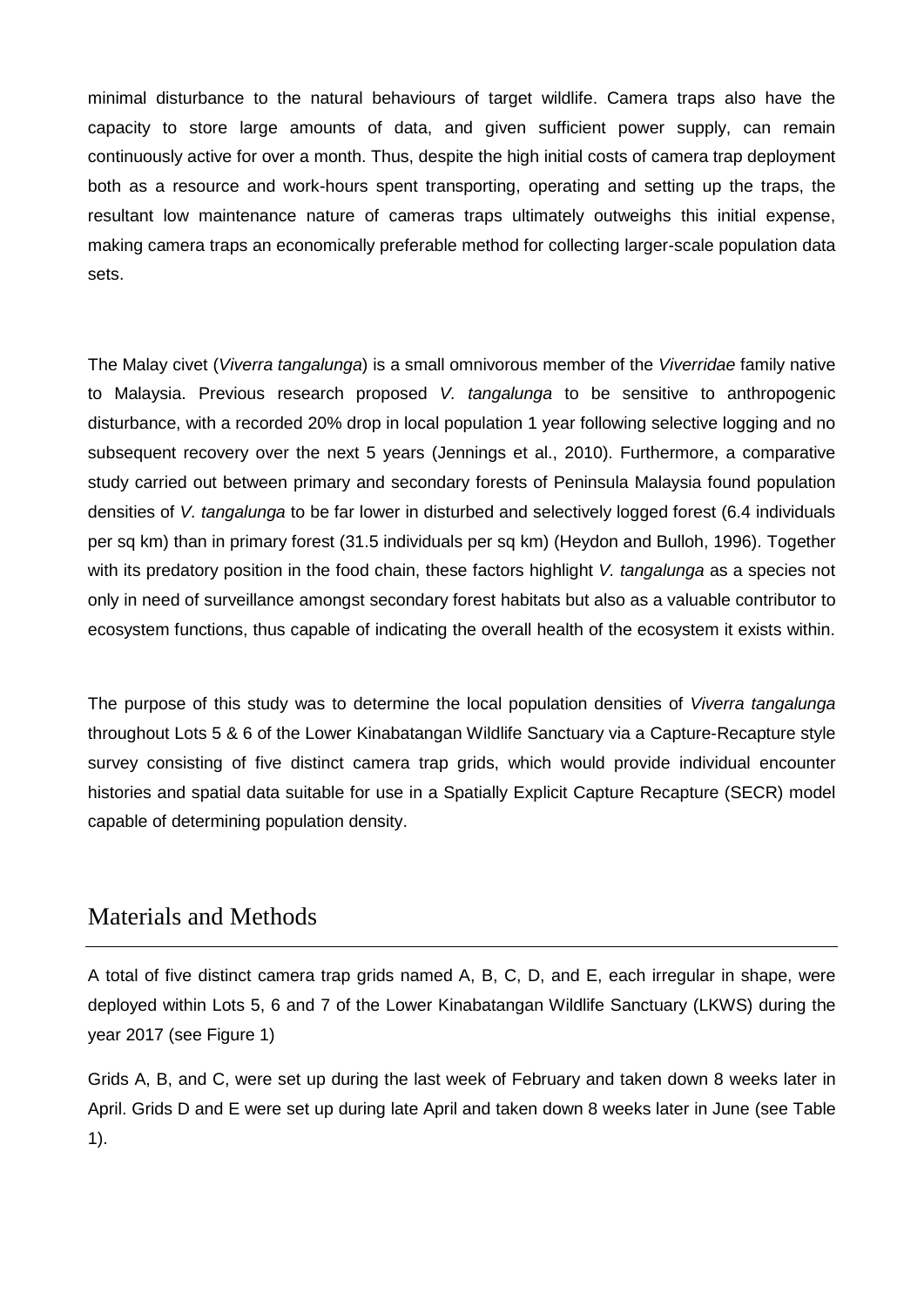| Grid        | No. of          | Date set | Date taken | <b>Active trap</b> | <b>Potential trap</b> | <b>LKWS forest</b> |
|-------------|-----------------|----------|------------|--------------------|-----------------------|--------------------|
|             | <b>Stations</b> | up       | down       | nights             | nights                | lot                |
|             |                 |          |            |                    |                       |                    |
| A           | 6               | 27/02/17 | 24/04/17   | 538                | 658                   | 6                  |
| В           | 7               | 28/02/17 | 25/04/17   | 667                | 762                   | 7                  |
| $\mathbf c$ | 9               | 23/02/17 | 20/04/17   | 841                | 1010                  | 6                  |
| D           | 10              | 22/04/17 | 20/06/17   | 752                | 1790                  | 5                  |
| E           | 13              | 24/04/17 | 20/06/17   | 881                | 1824                  | 6                  |

### **Table.1:**

For each camera trap grid: Details quantity of trap stations (2 cameras per station), date the first and last trap station was set up/taken down respectively, total number of active ( and potential trap nights accumulated across all cameras throughout survey period, and which LKWS forest plot the trapping grid resides in

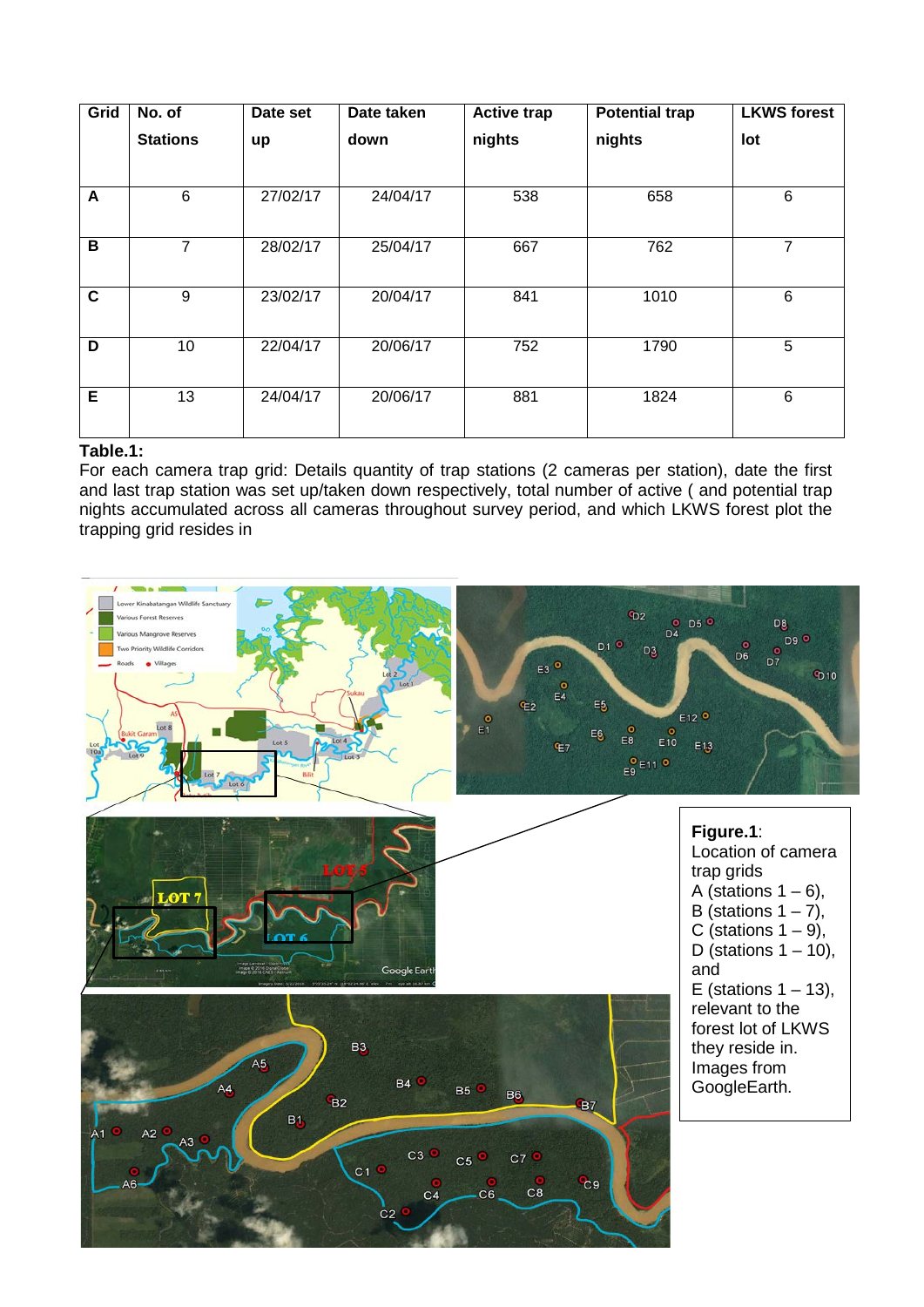The prospective location of camera trap stations were decided and mapped out using Google earth. Within their respective grids, each camera trap station were set as close to a maximum of 500m away from other trap stations as well as any hard boundaries such as the Kinabatangan river, to ensure no gaps large enough to accommodate an individual *V. tangalunga's* home range, taken to be 1.1km<sup>2</sup> for an active adult or  $500m^2$  for a pregnant female (Colón, 2002), existed between stations. Camera trap stations consisted of two individual camera traps set to face each other no more than 7m apart across a clearing or animal trail. The proposed location for each camera trap station was downloaded onto a GPS Garmin device in order to locate each station site in the field. Once in the forest, camera traps were set within a 50m radius of the initial GPS marker according to the suitability of trees on which to attach the cameras as well as the presence of trails, fruits, and water. The exception being stations B4, B5, B6, & B7 which were all positioned >50m south of the proposed location due to unforeseen flooding throughout the forest plot.

A total of 90 PC800 and HC500 Reconyx Hyperfire professional Infrared (IR) camera traps were used throughout the study period, each of which utilised 12 rechargeable batteries and an 8GB SD card whilst active. All camera traps were set to take 3 photos at 1 second intervals upon detection of a 'warm' movement. Each 3 photo sequence per trigger was considered a single photo event, whilst all photos in a sequence without gaps of more than 120 minutes was considered a single photo occasion. Camera taps were checked once per fortnight in order to replace the SD card and enough batteries for the camera to display a battery percentage of >50% NIMH. Throughout visiting camera traps in the field and looking through the images each had taken, careful attention was paid to each camera's performance regarding sensitivity to movement, functionality of IR flash and ability to take night photos, typical battery life and time stamp to ensure the cameras internal clock was set correctly.

Setting up each camera trap was standardised according to the following routine (see figure 2):

- Camera traps protected inside a metal case secured to the base of a tree by screws. A bungee cord will also be used to secure the casing lid to the tree in order to prevent tampering by macaques.

- Camera traps positioned 40cm high off the ground, roughly at equal height to the flank of *V. tangalunga*

- Camera traps placed, when possible, along animal trails so as to maximise capture potential

- Both camera traps at a site face each other, but not directly so as to avoid simultaneous IR flash interference

- Vegetation cleared so as not to obstruct the view between opposing camera trap pairs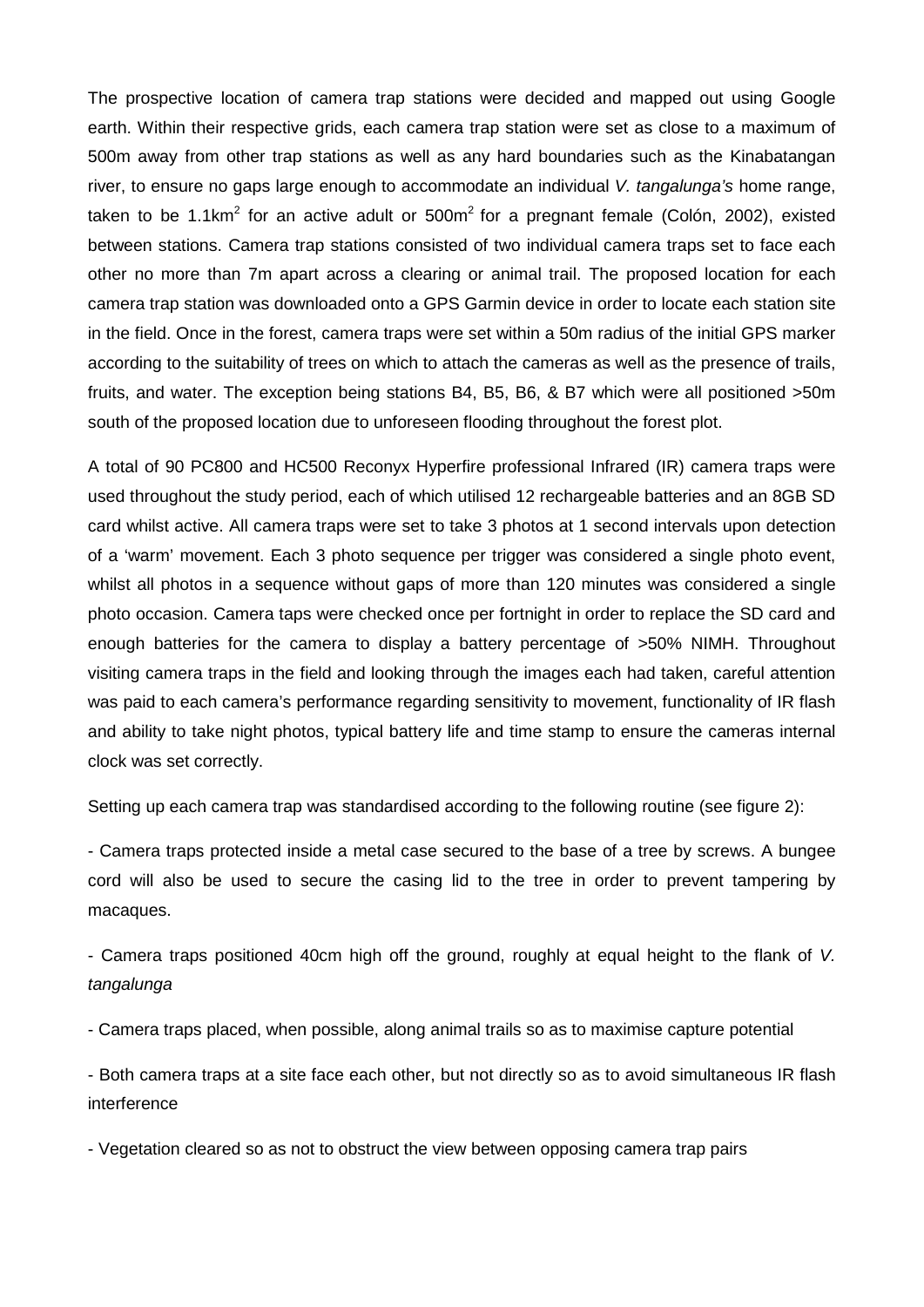- Silica gel packets placed at each of the four corners inside the camera trap to avoid moisture build-up

- Distance between the two camera traps at a single station no greater than 7m and no less than 3m

- Functionality of camera traps was tested by performing a "walktest", whereby each camera trap would be programmed to flash a red light upon detection of a warm movement that would trigger a photographic sequence. A researcher would then move about in front of the camera to check that the camera was detecting movement in the desired location.

Furthermore the following variables were recorded at each camera trap station throughout the study period:

- Distance to any nearby anthropogenic disturbances or features (i.e. palm oil plantations)
- Presence of any nearby water source
- Presence of fruiting trees
- Presence of any prominent environmental features such as boulders or fallen trees

- A continuous record of the number of operational camera trap days per site, whereby one camera trap  $day = number of active camera traps in total X total$ number of calendar days

- Distance between the 2 camera stations at each trap site
- All camera trap failures and malfunctions
- All photos of unidentifiable individuals



**Figure.2:** Weatherp roof metal case for camera trap drilled into a tree, where midpoint of casing is 40cm high.

Camera trap grids were effectively active for no more than 2 months to prevent demographic or geographic variance within the population, allowing for more robust statistical results. The exception being several cameras, particularly in grid D, that were irretrievable due to cut off by flooding. Upon eventual collection of the photos from any camera that remained in the field beyond the 2 month survey period, no images of *V. tangalunga* that could be used to identify the individual were found; therefore no results outside of the survey time frame were entered into the data. Values for active and potential trap nights were calculated by camera and do include total amount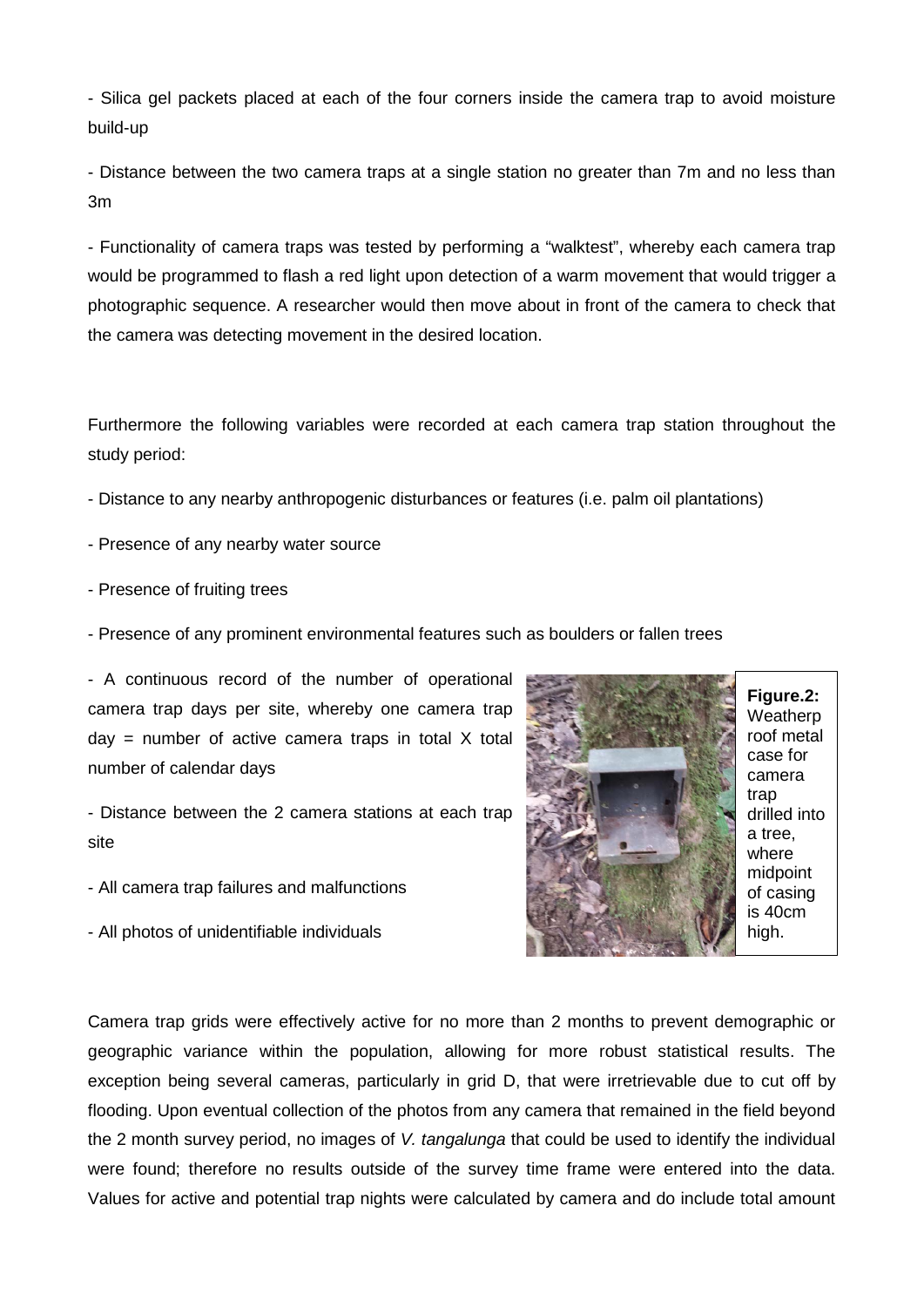of time each camera was active or deployed, regardless of whether the time range exceeds the trap survey period.

Individual *V.tangalunga* observed via the camera traps were identified from the images using their unique spot/stripe markings by eye (see figure 3). In order for a complete identification of an individual civet to be made required having clear and comparable images from both sides of the animal. This can be achieved by having a pair of cameras facing each other at each station, as is the case in this study, in order to detect and record images both sides of an animal that moves between the camera traps. The images produced by each camera can then be matched by their time stamp to certify that they represent both sides of the same animal from the same encounter. Alternatively, a positive ID for both sides of an animal could occur from a single camera so long as the animal turns around in front of the camera, so that it displays both flanks within one image sequence. Once any images displaying either flank of an animal are identified to belong to the same individual, complete identifications can subsequently be made from any image clearly showing at least just one side of the animal. Once all *V. tangalunga* individuals had been identified, image files were organised through use of the package "camtrapR" which is run through the statistical program "R". Images were arranged via station/camera they belong to as well as had their name adjusted to include the animals' individual ID alongside the time picture was taken and by which camera. Furthermore, individual record, encounter history and camera operation tables were also produced.



#### **Figure.3**:

Images from 2 distinct trapping occasions at different stations (left  $= C3$ , right  $= C5$ ) of the same civet, identified by the unique coat pattern on its neck, stripe pattern on the tail, and spot distribution on the rump.

Using Mark Recapture methods enabled through individual identification, population abundance and subsequently density were estimated under the assumed parameters for a fixed population demographic within a defined geographical area. Using the "secr" package in "R" software, a Spatially Explicit Capture Recapture model was applied to the accrued image data which used spatial information from captures to model animal movement within and beyond the sampling grid and incorporated this data into density estimates. Ultimately, this study produced a Spatially Explicit Capture Recapture (SECR) model to calculate Capture probability modelled as a function of distance from the centroid (single location associated with animal) to traps. Because SECR models incorporate the location of traps relative to animals, they allow the question "what area do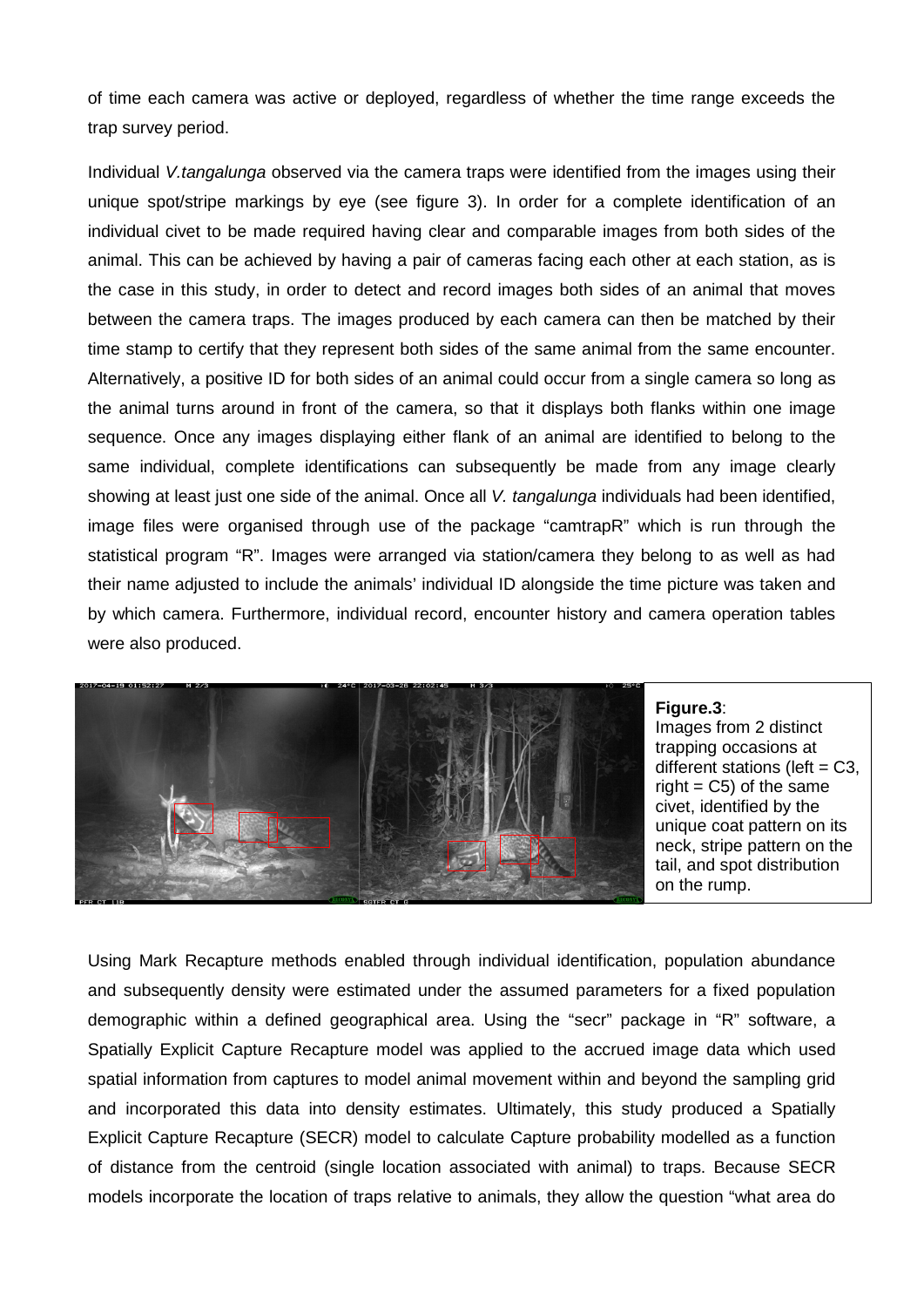traps effectively cover?" to be answered in a statistically rigorous way from the capture–recapture data themselves. Non-spatial methods rely on methods which are at least partly ad hoc to convert abundance estimates to density estimates.

Researcher presence throughout a camera trap survey is valuable for the increased probability of witnessing additional data-points. For example, during a camera trap survey of small carnivores in the LKWS carried out from 2011-2015, five additional small carnivore species would have otherwise gone undocumented were they not spotted and identified by a researcher in the field (Evans et al 2016). However for the explicit purpose of determining the spatial densities of *V. tangalunga* as with this study, it would be statistically unsound to include any in-the-field observations of *V. tangalunga* with the camera trap data.

## Results

Out of the five grids A, B, C, D and E, grid C produced the most appropriate data set for SECR analysis. Grids A, B, D and E had little success at producing reliably identifiable images of *V. tangalunga* due to high camera malfunction rates and extensive flooding and/or other natural barriers disrupting camera function, ability of researchers to check cameras, and ability of *V. tangalunga* to encounter camera traps. Therefore it is with the data from grid C that a density estimate was produced.

Grid C produced images for 32 distinct encounter occasions with *V. tangalunga* individuals, whereby each occasion is defined as happening at least 120 minutes after the previous recorded encounter. A total of seven different *V. tangalunga* individuals were successfully identified throughout the grid. The following is a survey report of the grid:

| Station        | setup_date | first_image_date | last_image_date | retrieval_date | n_nights_total | n_nights_active | n cameras      |
|----------------|------------|------------------|-----------------|----------------|----------------|-----------------|----------------|
| C <sub>1</sub> | 23/02/2017 | $<$ NA $>$       | $<$ NA $>$      | 20/04/2017     | 112            | 97              | 2              |
| C <sub>2</sub> | 23/02/2017 | 01/03/2017       | 01/03/2017      | 20/04/2017     | 112            | 109             | 2              |
| C <sub>3</sub> | 22/02/2017 | 24/03/2017       | 19/04/2017      | 20/04/2017     | 114            | 114             | 2              |
| C <sub>4</sub> | 23/02/2017 | $<$ NA $>$       | $<$ NA $>$      | 20/04/2017     | 112            | 112             | 2              |
| C <sub>5</sub> | 22/02/2017 | 22/02/2017       | 26/03/2017      | 19/04/2017     | 112            | 98              | 2              |
| C <sub>6</sub> | 23/02/2017 | 01/03/2017       | 17/04/2017      | 19/04/2017     | 110            | 87              | $\overline{2}$ |
| C <sub>7</sub> | 22/02/2017 | $<$ NA $>$       | $<$ NA $>$      | 19/04/2017     | 112            | 92              | $\mathcal{L}$  |
| C <sub>8</sub> | 23/02/2017 | $<$ NA $>$       | $<$ NA $>$      | 19/04/2017     | 110            | 67              | 2              |
| C <sub>9</sub> | 23/02/2017 | $<$ NA $>$       | $<$ NA $>$      | 19/04/2017     | 110            | 66              | 2              |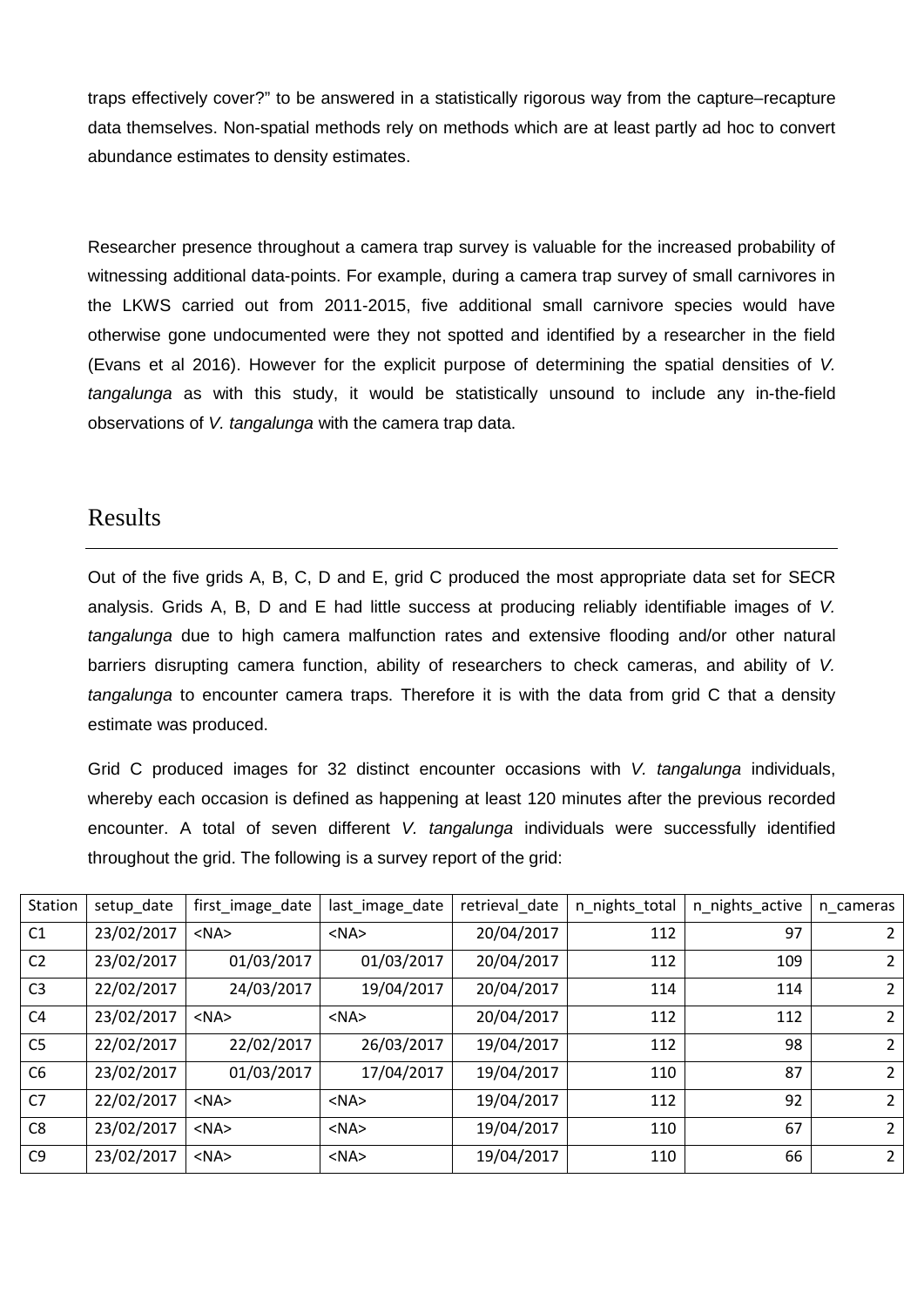| Total number of stations                              | 9                       |
|-------------------------------------------------------|-------------------------|
| Number of operational stations                        | 9                       |
| Total number of cameras                               | 18                      |
| n nights with cameras set up (operational or not)     | 1004                    |
| n nights with cameras set up and active (trap nights) | 842                     |
| total trapping period                                 | 2017-02-22 - 2017-04-20 |

| <b>Station</b> | Number of encounter events |
|----------------|----------------------------|
| C <sub>2</sub> |                            |
| C <sub>3</sub> | 16                         |
| C <sub>5</sub> |                            |
| C <sub>6</sub> | Ο                          |

Spatial data of each encounter occasion were mapped onto two plots (see Figures 4 & 5).



### Figure 4:

*V. tangalunga* spatial capture data plotted in secr. Red crosses indicate trap stations. Dots represent individual civet encounter occasions and the lines connect encounters of the same individual



#### Figure 5:

*V. tangalunga* spatial capture data plotted in secr. Circles represent trap stations, black spots represent relative amount of individual encounters at each station. Larger black spots = more individual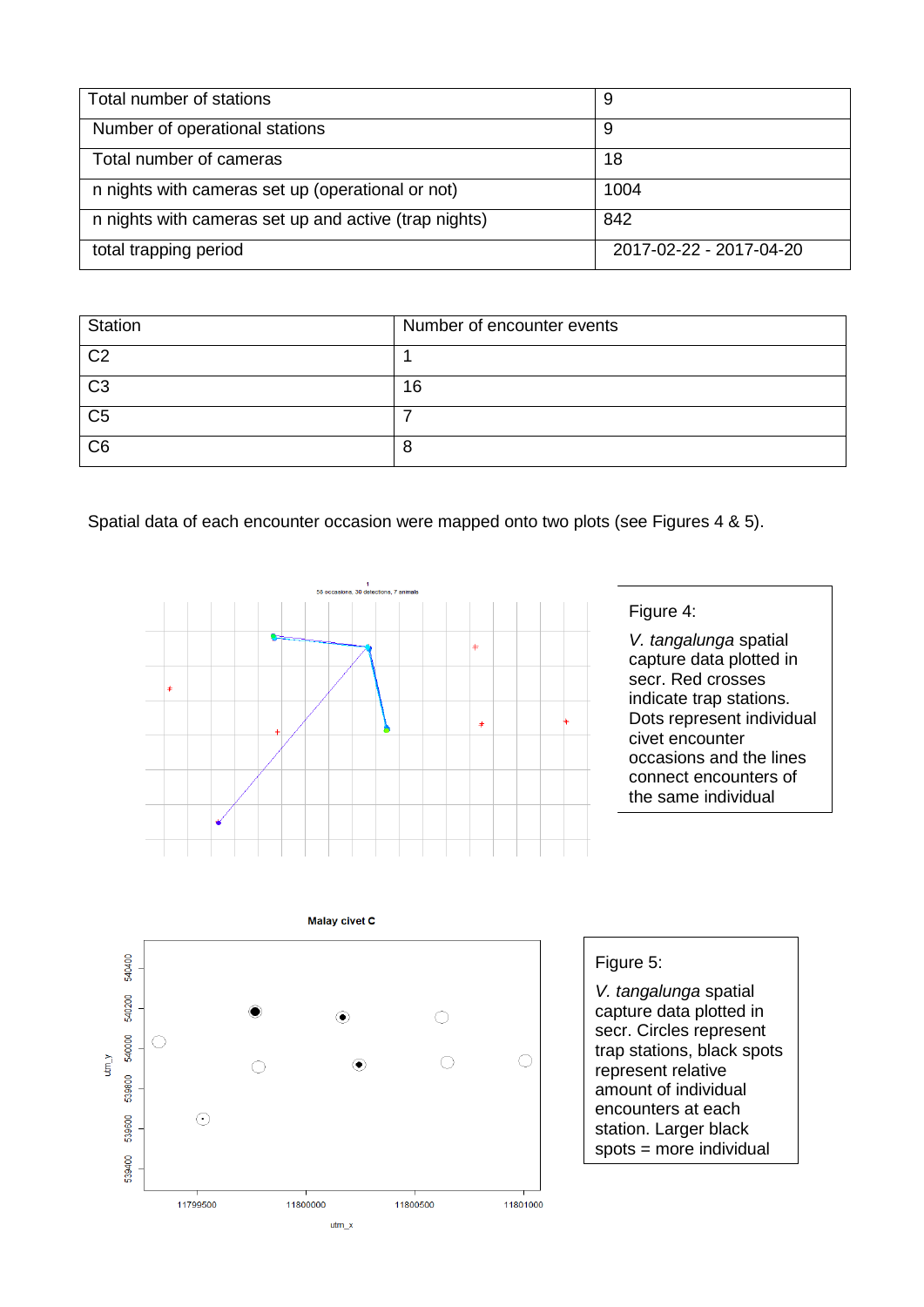Movement data recorded by calculating distance between successive encounter sites per individual was gathered as a useful indicator of how far each animal tends to range within the camera trap grid (see Figure 6)



Combining the data from *V. tangalunga* movement patterns (and subsequent estimated activity centres) with encounter rates enables a detection probability to be plotted (see Figure 7)

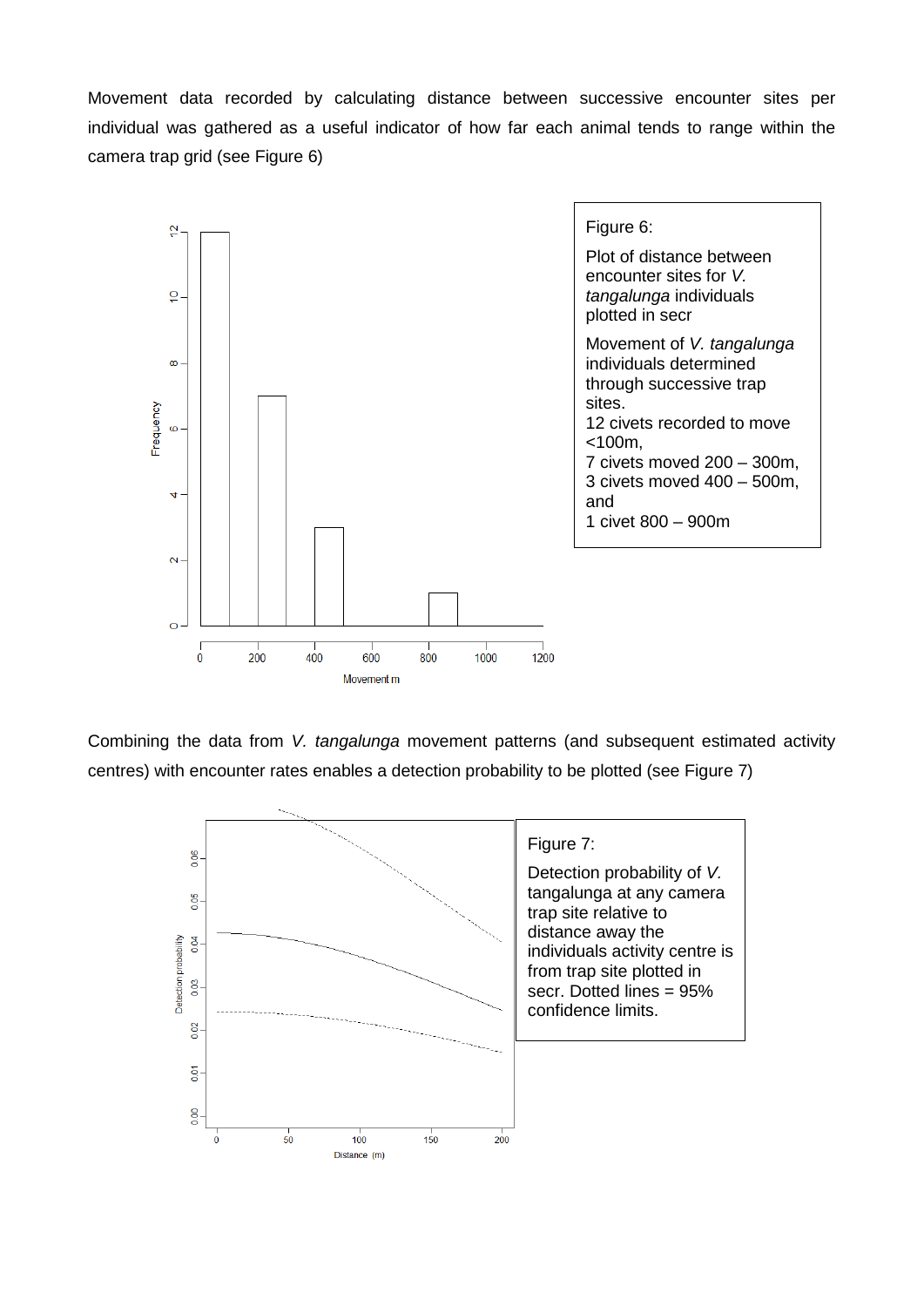Several density estimates were calculated using three types of detection function: the 'half-normal' (HN), the 'negative-exponential' (EX) and the 'hazard rate' (HR). Each function produced a slightly different estimate of density D:

HN  $D = 0.03125$  individuals per hectare,  $= 3.125$  individuals per square km  $SE = 0.0133$ EX  $D = 0.03192$  individuals per hectare,  $= 3.192$  individuals per square km  $SE = 0.0142$ HR  $D = 0.02662$  individuals per hectare,  $= 2.662$  individuals per square km  $SE = 0.0129$ While the Density estimates for HN and EX are very similar, a formal model comparison (AIC) shows EX to be the most suitable model. HN  $AIC = 329.341$ EX  $AIC = 335.030$ 

Therefor the used result for predicted *V. tangalunga* population density within secondary forest patches throughout Lot 6 of the LKWS is 3.192 individuals per square kilometre.

# Discussion

 $AIC = 342.451$ 

HR

A population density of 3.2 per sq km for *V. tangalunga* is much less than previous estimates within secondary forest, yet it does still go to show that the species is present and somewhat common throughout historically disturbed, and currently very restricted, regions of the LKWS. Furthermore assuming a *V. tangalunga's* home range can vary between 500m – 1100m dependant on sex and gravidity, the result of this study suggests several individuals can coexist with overlapping regions and as such are probably not strictly territorial animals.

There are several reasons why this study may have underestimated the density of civet populations.

The results from this study are entirely derived from the data accumulated within camera trap grid C, which generates an unreliably small sample size due to covering a very limited area, and only bearing results from 4 camera trap stations. Numerous camera traps throughout the trapping survey malfunctioned, or failed to take pictures of *V. tangalunga* clear enough for identifications to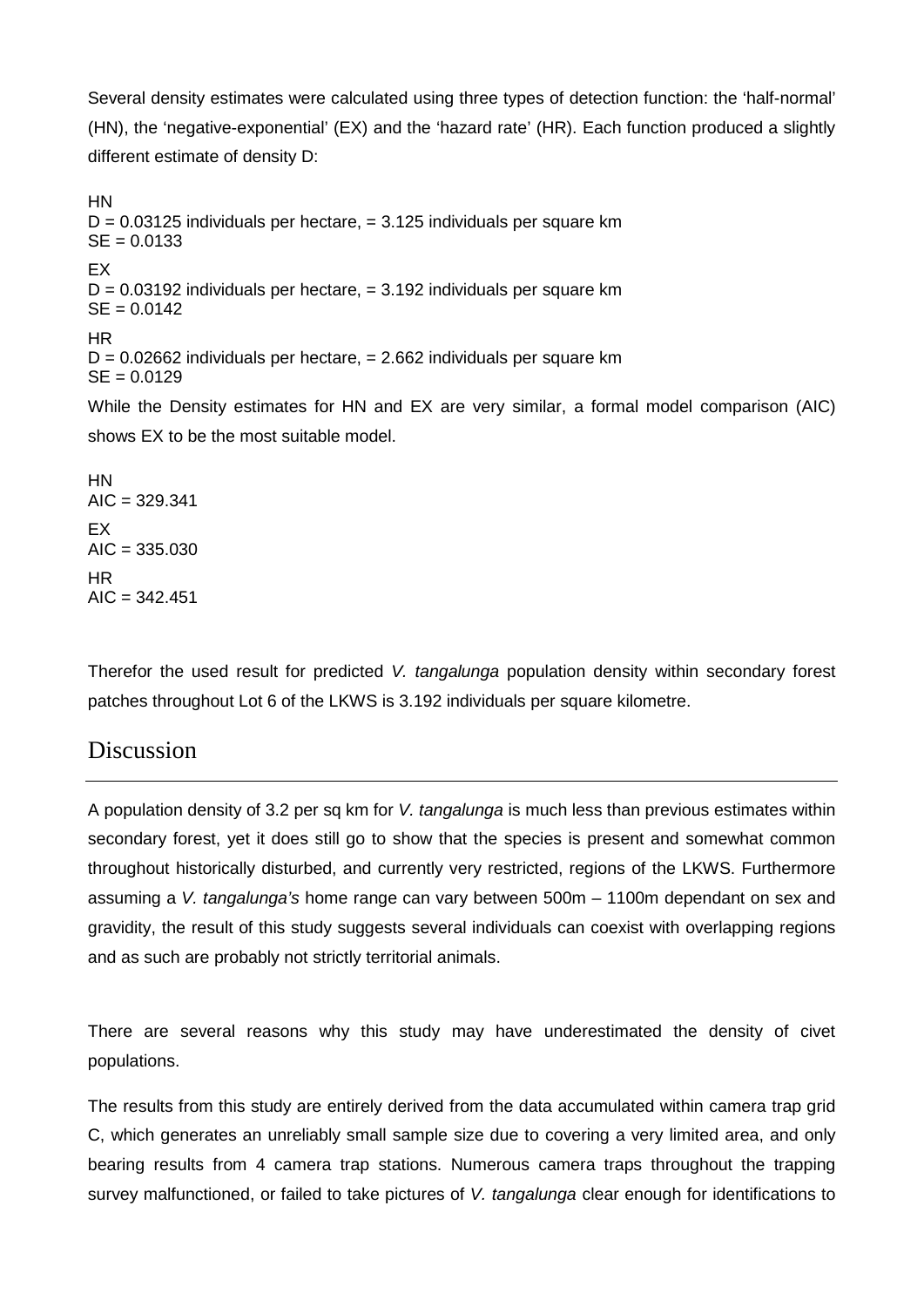be made. More often than not, *V. tangalunga* walking between both camera traps at a particular station would only be effectively photographed by one of the camera pair. As such, very few 'double capture' events were recorded in which both sides of the same individual were photographed at a single occasion allowing for complete identification of the individual. That being the case, most complete civet identifications was determined from image sequences of an individual civet showing both sides of its body. As this did not happen often, there were multiple encounter occasions with *V. tangalunga* in which the individual could not be identified and the data therefor omitted from the final results analyses. What could have been done to improve the effective capture rate of *V. tangalunga* at each station would have been to use bait. By attracting each individual into the middle of the paired traps at a station, and enticing them to stay for a longer time, would have greatly increased the abundance and quality of images acquired. As this study relied upon identifying individuals of the target species, use of bait would not have produced a resultant bias through overestimating abundancy.

Another issue with the study was the prevalence of unknown habitat factors likely affecting the data. Throughout managing all of the grid sites it became apparent that many barriers to movement, such as tributaries and regions of flooding existed inside the camera trapping grids. Without being able to account for the effect of geographical boundaries affecting the spatial distribution of civets meant that the determined effective area covered by each grid would likely be an overestimation, thus reducing density. Another method that could have been used to determine *V. tangalunga* population density instead of using SECR would have been to determine the abundance of the species by applying several models available in the program MARK to a capture history matrix calculated for each grid. Separately, an estimation of the effective area sampled by the grid could have been established via constructing a polygon around the camera trapping grid, accounting for a buffer zone beyond the extent of the camera trap array itself as well as hard spatial boundaries. Using the resultant abundancy estimate (n) in conjunction with the estimated area (A), it would have been possible to manually derive a population density value with the equation:

 $D = n / A$ 

In conclusion, this survey suggests that *V. tangalunga* are present throughout the LKWS yet not as abundantly as other areas, particularly of primary forest type. Nonetheless, this study in conjunction with other research concerning their population status assures that the species is not highly threatened.

## Acknowledgements

I would like to extend a huge thank you to all Cardiff university staff who contributed toward my remarkable opportunity to spend a year in the rainforest! Special thanks to Dr. Benoit Goossens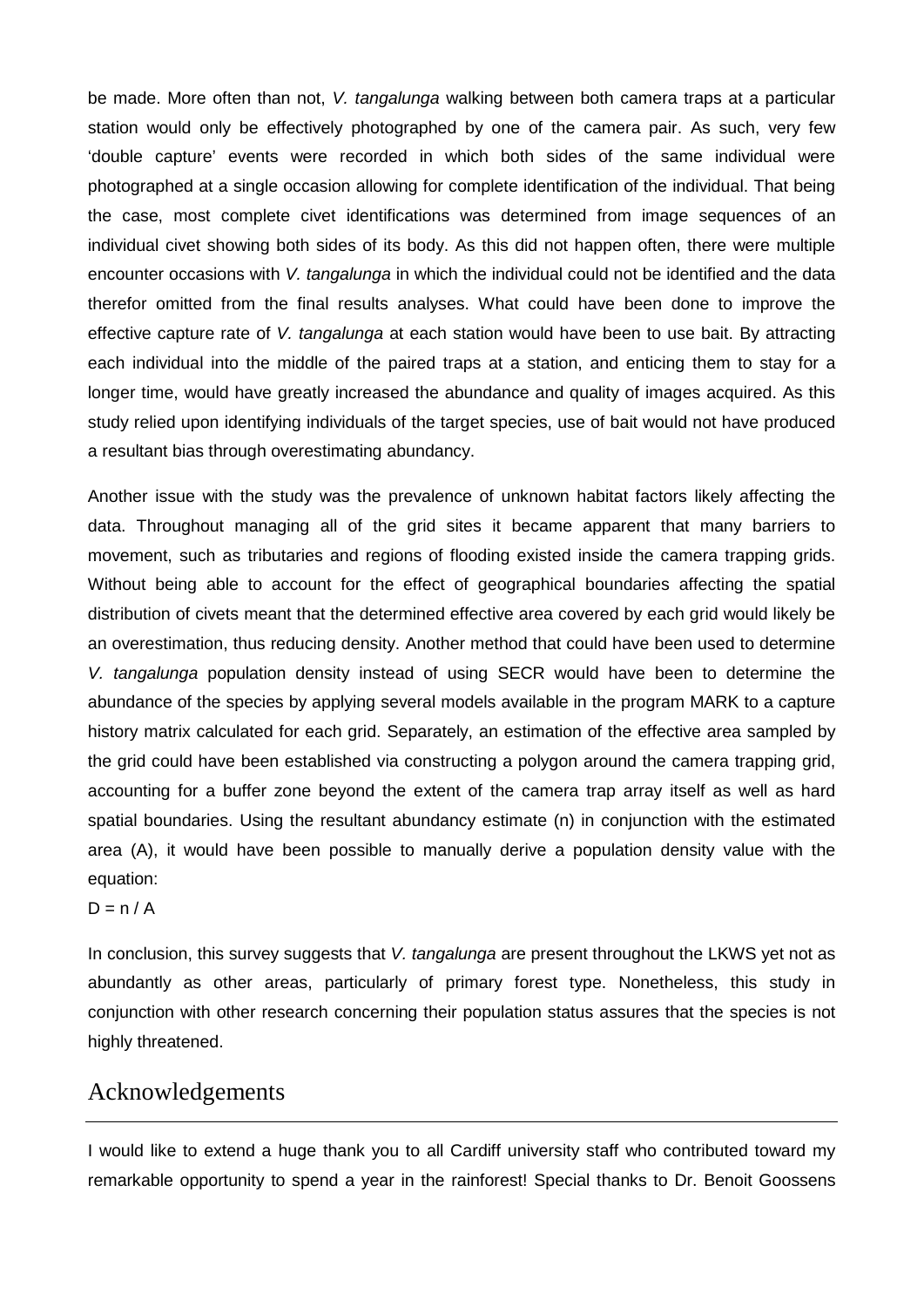and Dr Sarah Perkins for their supervisory support, and amongst my fellow researchers at DGFC, many thanks and best wishes to Meg Harris, Elisa Panjang, Richard Burger, Danica Stark, Luke Evans, and Dr Sergio for their patience, understanding, charisma and good company in showing me how a PhD in the jungle is done. Special thanks also to Jack Devlin, Toby Stock, Angus Chaplin-Rogers, Timothy Chang and Kasia Majewski for being such excellent room/office/field companions!

## References

Borchers, D. (2010) 'A non-technical overview of spatially explicit capture–recapture models', *Journal of Ornithology*, 152(S2), pp. 435–444. doi: 10.1007/s10336-010-0583-z.

Brodie, J. and Giordano, A., 2011. Small carnivores of the Maliau Basin, Sabah, Borneo, including a new locality for Hose's Civet Diplogale hosei.*Small Carnivore Conservation*, *44*, pp.1-6.

Bryan, J.E., Shearman, P.L., Asner, G.P., Knapp, D.E., Aoro, G. and Lokes, B. (2013) 'Extreme differences in forest degradation in Borneo: Comparing practices in Sarawak, Sabah, and Brunei', *PLoS ONE*, 8(7), p. e69679. doi: 10.1371/journal.pone.0069679.

Colón, C.P. (2002) 'Ranging behaviour and activity of the Malay civet (Viverra tangalunga) in a logged and an unlogged forest in Danum valley, east Malaysia', *Journal of Zoology*, 257(4), pp. 473–485. doi: 10.1017/s0952836902001073.

Curran, L.M. (2004) 'Lowland forest loss in protected areas of Indonesian Borneo', *Science*, 303(5660), pp. 1000–1003. doi: 10.1126/science.1091714.

Evans, M.N. and Schipper, J., Small Carnivores of the Lower Kinabatangan Wildlife Sanctuary, Sabah, Borneo, including a new locality for the Otter Civet Cynogale bennettii. *Small Carnivore Conservation*, *54*, pp.26-38.

Heydon, M.J. and Bulloh, P. (1996) 'The impact of selective logging on sympatric civet species in Borneo', *Oryx*, 30(01), p. 31. doi: 10.1017/s0030605300021360.

Jennings, A.P., Zubaid, A. and Veron, G. (2010) 'Ranging behaviour, activity, habitat use, and morphology of the Malay civet (Viverra tangalunga) on Peninsular Malaysia and comparison with studies on Borneo and Sulawesi', *Mammalian Biology - Zeitschrift für Säugetierkunde*, 75(5), pp. 437–446. doi: 10.1016/j.mambio.2009.10.002.

Jennings, A.P., Seymour, A.S. and Dunstone, N. (2005) 'Ranging behaviour, spatial organization and activity of the Malay civet (Viverra tangalunga) on Buton island, Sulawesi', *Journal of Zoology*, 268(1), pp. 63–71. doi: 10.1111/j.1469-7998.2005.00023.x.